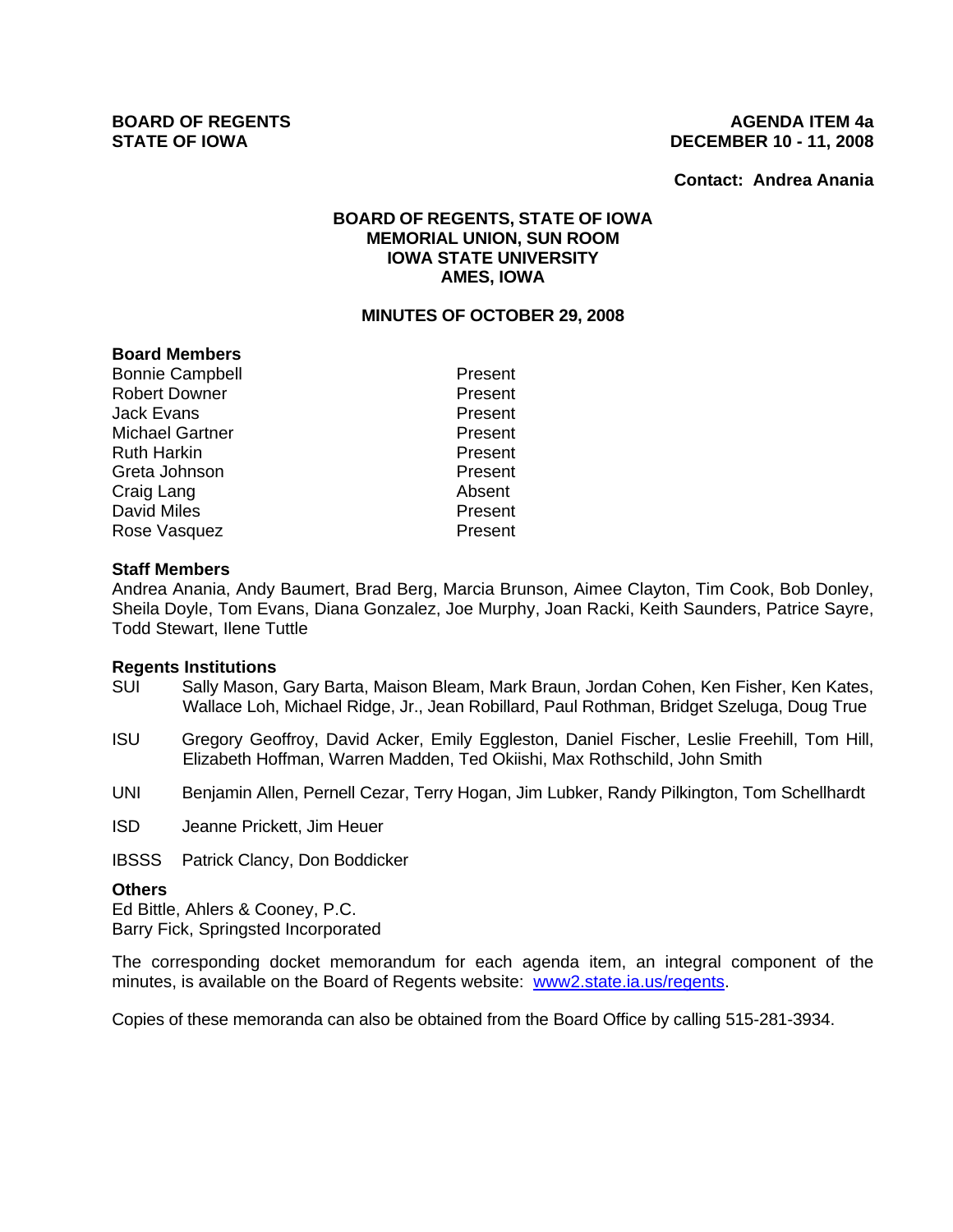# **BOARD OF REGENTS** AGENERAL BOARD OF REGENTS **STATE OF IOWA** PAGE 2

President Miles welcomed new Regent Greta Johnson, an Iowa State University political science major from LeMars, Iowa.

### **University of Iowa Hospitals and Clinics Committee**

¾ The Board received the report by GENERAL CONSENT.

#### **Audit/Compliance and Investment Committee**

- ¾ MOVED by GARTNER, SECONDED by CAMPBELL, to:
	- Accept the Internal Audit Report and the Revised Format for Internal Reports
	- Approve the Fund Manager evaluation report
	- Approve the new Bond Audit Format
	- Approve the revision of Banking and Broker Relationships

MOTION APPROVED UNANIMOUSLY.

#### **President Miles called the meeting to order at 10:25 a.m. on October 29, 2008. Roll Call:**

| Regent  | .ampbell | Jowner | -<br>Evans | Gartner | Harkır | าทรon | ∟anɑ | Miles | '≀ue∠ |
|---------|----------|--------|------------|---------|--------|-------|------|-------|-------|
| Present |          |        |            | ,,      |        |       |      |       | ,,    |
| ∆hsen   |          |        |            |         |        |       |      |       |       |

# **Consent Agenda**

- Minutes of September 17-18, 2008, Board Meeting
- Minutes of September 25, 2008, Board Meeting
- **•** Institutional Personnel Transactions
- Conflict of Interest Vendors
- University of Iowa Equipment Purchase
- Request for a Program Name Change at the University of Iowa Biomedical Ethics and Medical Humanities Program to Bioethics and Humanities Program
- Request to Award an Honorary Doctor of Science Degree at Iowa State University
- Request to Establish a New Center at Iowa State University Biobased Industry Center
- Request to Establish a New Institute at the University of Northern Iowa Iowa Mathematics and Science Education Institute
- Fall 2008 Enrollment Report

President Pro Tem Evans asked why the number of transfer students is down by 12% or 500 students, especially for colleges outside Iowa. Dr. Gonzalez said she received an update yesterday that one of the institutions had excluded numbers that had been included in the past, and, in fact, the numbers are basically the same. President Geoffroy indicated that ISU's transfer numbers are up.

Regent Gartner asked about how the Fall 2008 enrollment at the special schools compared to the prior year. Superintendent Prickett said IBSSS has five additional students on campus and off-campus numbers are down slightly but stable overall in the 105 to 110 range. Superintendent Clancy said ISD's numbers are slightly down on campus from a year ago and the School is looking into reporting procedures.

¾ MOVED by EVANS, SECONDED by DOWNER, to approve the Consent Agenda.

| Regent | Campbell     | Downer | Evans    | Gartner | Harkin | Johnson | Lang | <b>Miles</b> | Vasquez |
|--------|--------------|--------|----------|---------|--------|---------|------|--------------|---------|
| Aye    |              |        |          |         |        |         |      |              |         |
| Nay    |              |        |          |         |        |         |      |              |         |
| Absent |              |        |          |         |        |         |      |              |         |
|        | . <i>. .</i> |        | -------- |         |        |         |      |              |         |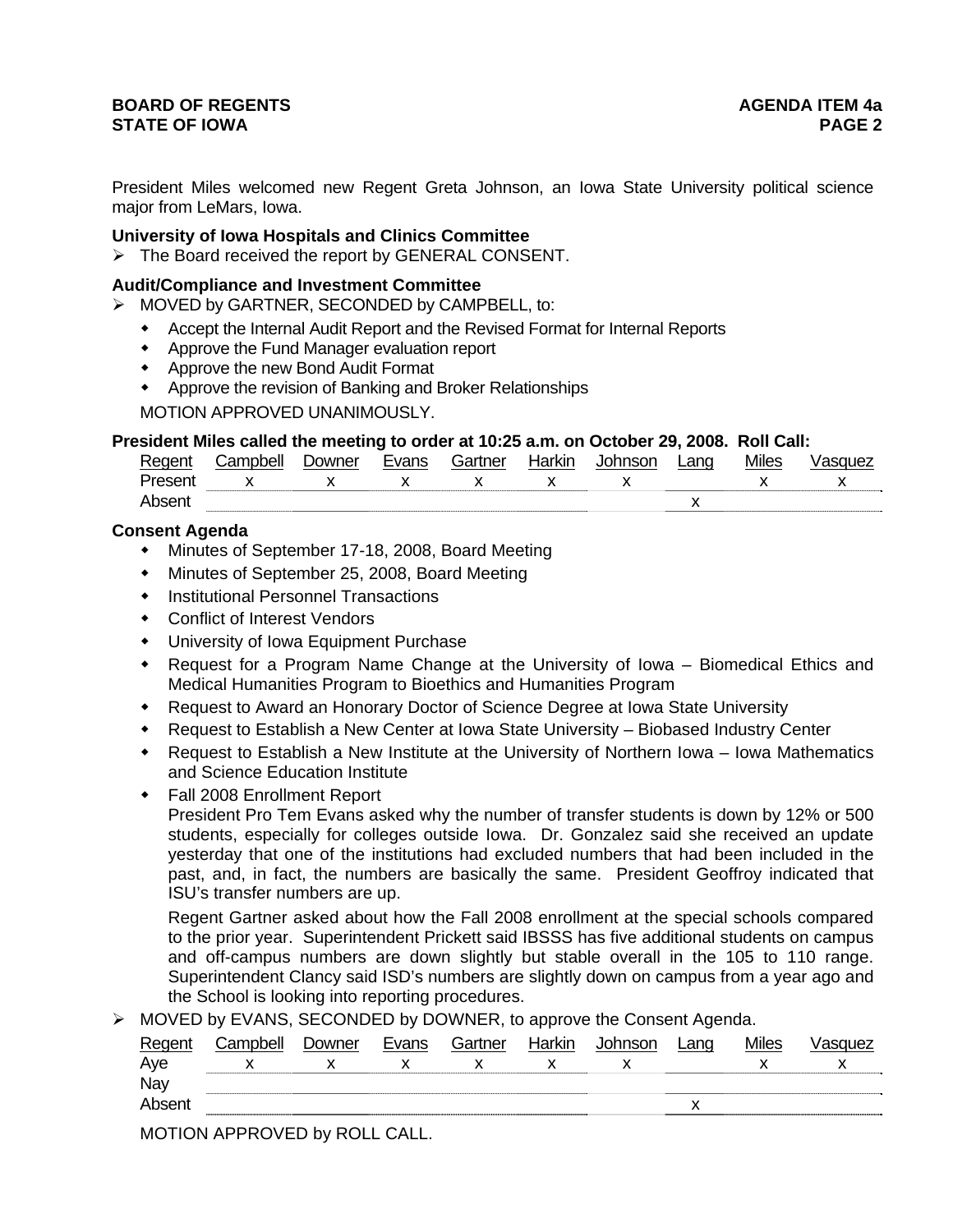# **BOARD OF REGENTS** AGENERAL BOARD OF REGENTS **STATE OF IOWA** PAGE 3

### **Board President Report**

President Miles congratulated and welcomed Greta Johnson to the Board of Regents. He reported that she is an ISU political science major and is actively involved in several ISU programs including the: Carrie Chapman Catt Center for Women and Politics, Summer Orientation Program, President's Leadership Class, Alpha Gamma Delta Sorority, Government of the Student Body, ISU Student Foundation Committee, and ISU Wind Ensemble.

President Miles noted that the agenda includes discussion on the fiscal year 2010 tuition and fees. He thanked the universities' administration and student leadership as well as the Board Office for all of their hard work and said it is very important to all Iowans and students who attend the Regents universities.

President Miles announced that it is his intention to accomplish all normal business in one day so that the process of reviewing and revising the Board's strategic plan can begin tomorrow.

 $\triangleright$  The Board received the report by GENERAL CONSENT.

### **Executive Director Report**

Executive Director Bob Donley said that the institutions and the Board Office are making progress on the Board's September directive to develop policies and procedures in the area of sexual assault. He reported that: (1) representatives from the institutions attended an all-day discussion facilitated by two advisors recommended by the U.S. Department of Justice Office on Violence Against Women; (2) he asked that an update be presented at the December meeting on campus safety and security measures; and (3) UNI Associate Professor Dr. Annette Lynch, who is handling the technical assistance grant, would give a progress report later in the day. He thanked the Presidents, Superintendents, and Administrators for their efforts and participation during the last several weeks.

Executive Director Donley congratulated Mark Braun on his new position as Chief of Staff at the University of Iowa, and added that Keith Saunders would take on Mark's former duties and Joe Murphy would take on Keith's former duties.

Executive Director Donley announced that President Miles will appear before the Legislative Oversight Committee at 10:00 a.m. on December  $15<sup>th</sup>$  to give a progress update on the Regents policies and procedures dealing with sexual harassment and sexual assault.

 $\triangleright$  The Board received the report by GENERAL CONSENT.

## **Institution Updates**

The Presidents and Superintendents provided updates on activities at their institutions.

 $\triangleright$  The Board received the updates by GENERAL CONSENT.

## **Flood-Related Approvals for the University of Iowa**

Vice President Doug True presented the University of Iowa's status report on capital projects for flood recovery. These projects resulted from the Flood Recovery Authorizations approved by the Board at its meeting on July 2, 2008, which granted to the University temporary, emergency-based approvals, and allowed for the prequalification-based solicitation of bidders for proceeding with flood recovery projects. Vice President True indicated that these Board approvals were critical to reopening some buildings prior to the start of the fall semester, and to beginning the restoration of the University Power Plant. He reported great results from the contractors who were pre-qualified to work on the immediate flood restoration projects, and their significant contributions to the University's timely recovery.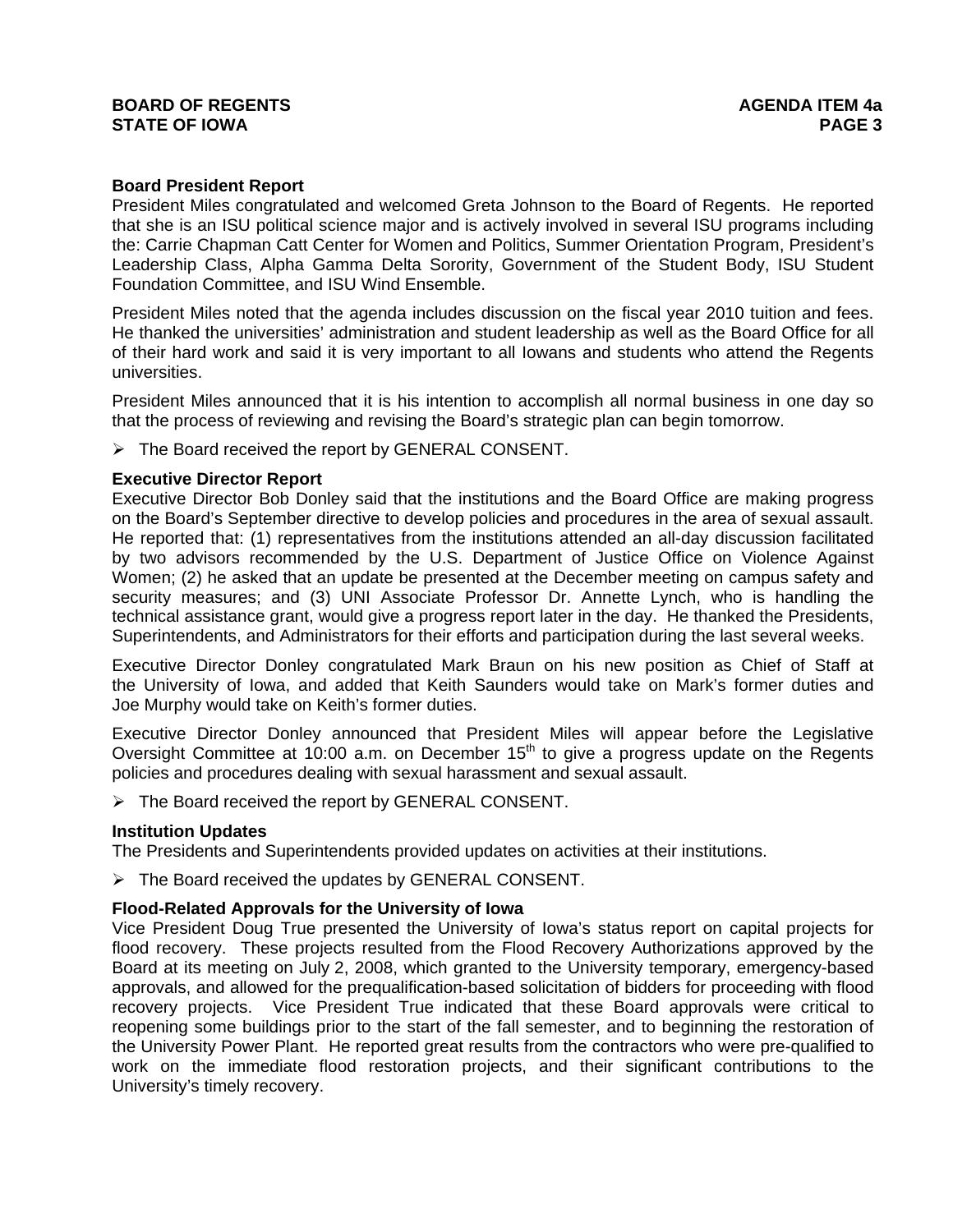Regent Downer asked why the actual contract amounts were consistently below the authorization amounts. Vice President True explained there are other components in the project budgets in addition to the prime contractor award. For example, engineering services are included in the project budget but not in the prime contractor award. President Miles asked if the actual project expenditures for these projects ever exceeded the project budgets. Vice President True responded he did not believe the budget was exceeded for any of these projects.

¾ MOVED by HARKIN, SECONDED by DOWNER, to receive the report on University of Iowa actions undertaken pursuant to the Flood Recovery Authorizations approved by the Board of Regents at its July 2, 2008 meeting, and to rescind the capital project process temporary changes related to Sections 9.13 and 9.14 of the Board's *Policy Manual* granted to the University of Iowa on July 2, 2008.

| Regent | Campbell | Downer | Evans | Gartner | Harkin | <b>Johnson</b> | Lanq | <b>Miles</b> | /asquez |
|--------|----------|--------|-------|---------|--------|----------------|------|--------------|---------|
| Aye    |          |        |       |         |        |                |      |              |         |
| Nay    |          |        |       |         |        |                |      |              |         |
| Absent |          |        |       |         |        |                |      |              |         |

MOTION APPROVED by ROLL CALL.

### **Collective Bargaining Strategy Session**

¾ MOVED by EVANS, SECONDED by HARKIN, to enter into closed session pursuant to lowa Code section 20.17(3) to conduct a strategy meeting of a public employer for collective bargaining.

| Regent | Campbell | Downer | Evans | Gartner | Harkin | Johnson | _anɑ | <b>Miles</b> | √asɑuez |
|--------|----------|--------|-------|---------|--------|---------|------|--------------|---------|
| Aye    |          |        |       |         |        |         |      |              |         |
| Nay    |          |        |       |         |        |         |      |              |         |
| Absent |          |        |       |         |        |         |      |              |         |

MOTION APPROVED by ROLL CALL.

The Board convened in closed session at 11:10 a.m.

The Board reconvened in open session at 12:00 p.m.

## **Assault Policy Update – Approval of Overarching Policy Statement**

Dr. Annette Lynch appeared before the Board. She provided an update on the Board of Regents U.S. Department of Justice (DOJ) grant for the comprehensive review of the sexual assault policies and procedures at the Regents institutions.

Dr. Lynch reported that the DOJ Office of Violence Against Women (OVAW) consultants, Saundra Schuster and Kate Clifford, have national expertise on sexual assault policies and procedures and that Iowa has the opportunity to become a national model with a systems-wide process.

She thanked the Board of Regents, Executive Director Donley, and President Allen for their assistance and support. She also thanked institutional personnel for their responsiveness.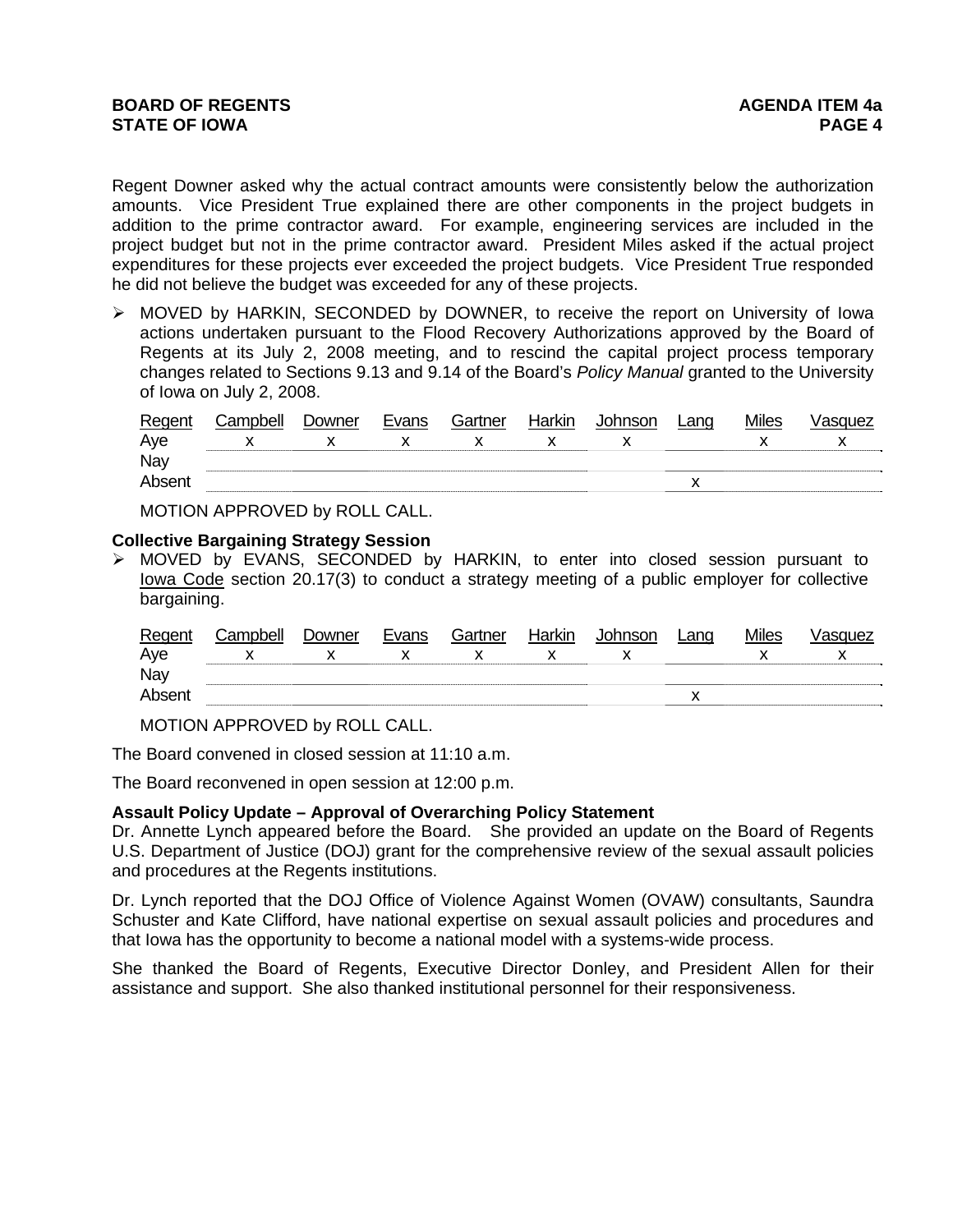Dr. Lynch said that Schuster and Clifford's first charge was to develop a set of sexual misconduct guiding principles to assist with a comprehensive review of policies and procedures. She reported that Schuster and Clifford: (1) held meetings with key stakeholders, campus and community advocates, general counsel, administration, judicial affairs, staff, faculty, and students; (2) interacted directly with the individual campuses and the community agencies serving them, which allowed concerns and issues to be voiced; (3) said they would provide written follow-up recommendations to each campus and the OVAW; (4) planned to draft a response to the Stolar Partnership's 10 recommendations and compare them to what are considered national best practices; and (5) would finalize and submit draft policies prior to the next Board meeting.

The task at this point, Dr. Lynch said, is to take what was learned from the Stolar Partnership's investigation into a broader effort of applying national best practice expertise to the construction of model sexual misconduct policies; Iowa is being watched as a model for other states.

President Miles clarified that the policies should cover both the three universities and the two special schools and said that he appreciated her work.

Regent Campbell thanked Dr. Lynch for all of the hard work being done on a short timeline, saying that she knows it will result in exactly what we want and need.

¾ MOVED by HARKIN, SECONDED by EVANS, to adopt the following guiding principles clarifying that there are three universities and two special schools; and give authority to the President to edit so that it conforms to the institutions governed by it:

## **IOWA BOARD OF REGENTS SEXUAL MISCONDUCT GUIDING PRINCIPLES**

Pursuant to the Iowa Board of Regents Resolution passed on September 25, 2008, the following *Guidelines* were established to assist the University of Iowa, Iowa State and University of Northern Iowa, Iowa Braille and Sight Saving School, and Iowa School for the Deaf, with the comprehensive review of their policies and procedures dealing with sexual assault and related issues. The Board of Regents *Guidelines* are intended to ensure that all five institutions' sexual misconduct policies are consistent with the best practices in higher education. The *Guidelines*  set forth policy and legal compliance elements which result in proactive campus sexual misconduct policies and create effective sexual assault risk management practices.

Policy Compliance Elements: Creation of a proactive sexual misconduct policy requires the following elements to be addressed:

- Policy statements must begin with an institutional statement of mission and values. The statement of intent must include the institution's position regarding all forms of sexual misconduct, including sexual harassment, and sexual assault
- Establish physical jurisdictional limits for policy
- Identify specifically to whom the policy applies; student policies should be distinct from employee policies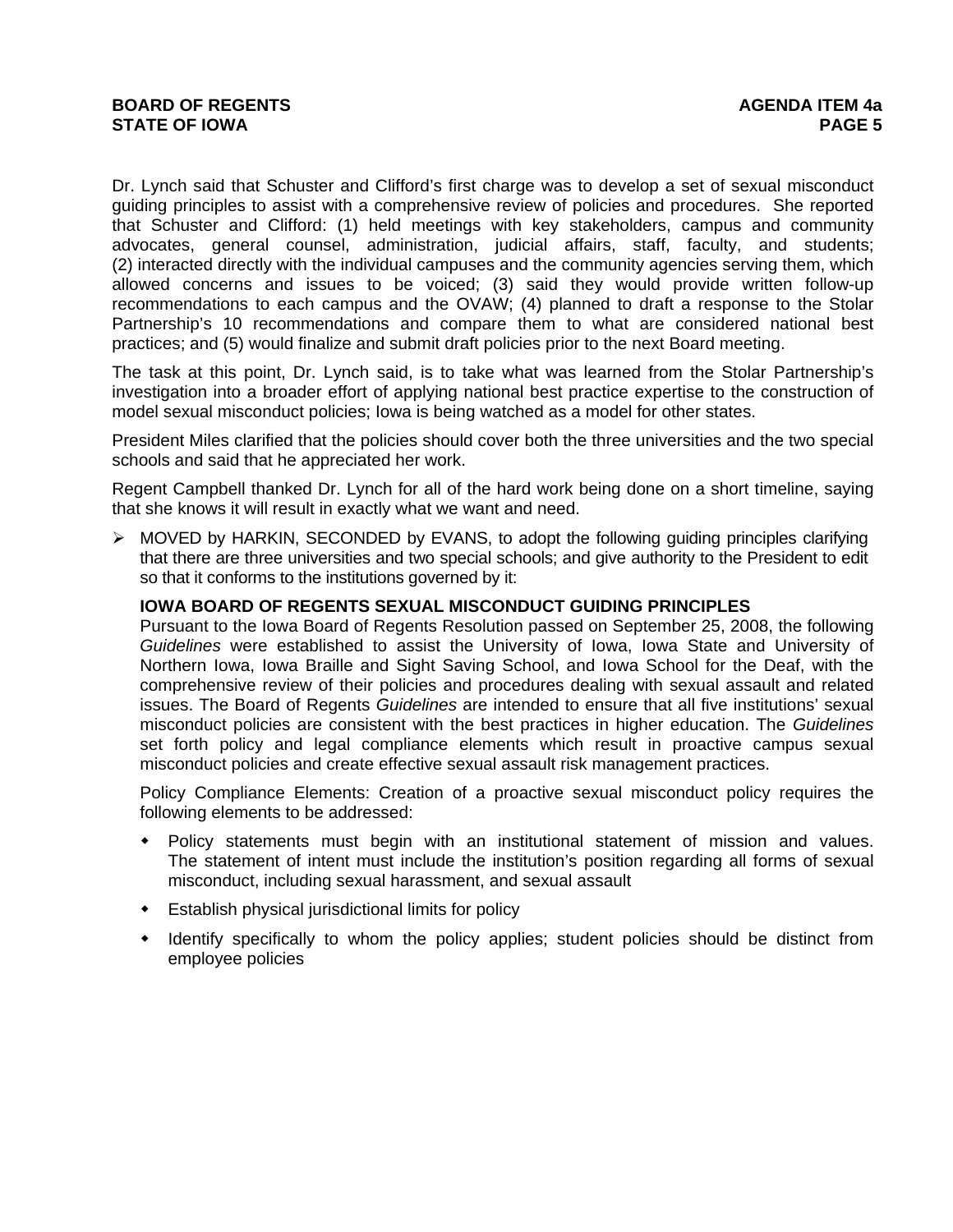# **BOARD OF REGENTS** AGENUS AGENDA ITEM 4a **STATE OF IOWA** PAGE 6 *PAGE 6*

- Provide coordinated victim services utilizing campus and/or community-based resources, which address reporting options for victims, including reporting to law enforcement, initiating civil action, as well as providing physical and emotional support. Include a statement of victim's rights, which must include the following:
	- Information on reporting to law enforcement that clearly informs the victim of this option
	- An opportunity to participate in campus discipline hearings
	- The right to be accompanied by an advisor during the investigation and hearing
	- The right to provide a victim's impact statement if the accused is found in violation
	- The right to know the outcome of the hearing, including determination and sanction imposed
	- Policy must clearly identify the intersection of sexual misconduct policies with other policies such as drug and alcohol, and hazing policies
	- Clearly articulate prohibited conduct and include unambiguous definitions of behaviors
	- Provide a timeline for reporting incidents of sexual misconduct
	- Designate a primary institutional employee or an office to coordinate all sexual misconduct, including specific contact information
	- Ensure staff are properly trained on Title IX regulations where the student is the complainant
	- Provide a detailed explanation of institutional sexual misconduct policy procedures, investigation processes, reporting requirements, and a time frame for the investigation process
	- Identify and articulate the adjudication process, including time frame and the manner in which the hearing is to be conducted
	- Provide clear statement regarding confidentiality and limits on sharing and release of information
	- Identify the institution's authority to take immediate action, which may include the following:
		- Imposing interim suspension
		- Modifying academic schedule of victim
		- Modifying housing arrangements for victim
		- Providing resources for medical and/or psychological support
	- Specifically state the prohibition of retaliation for filing a complaint in good faith, or participating in an investigation or inquiry to a complaint
	- Determine and set forth appeal framework, if any
	- Set forth policy dissemination standards
	- Set forth training protocol
	- Describe the sanctions for violations and specific definitions of each sanction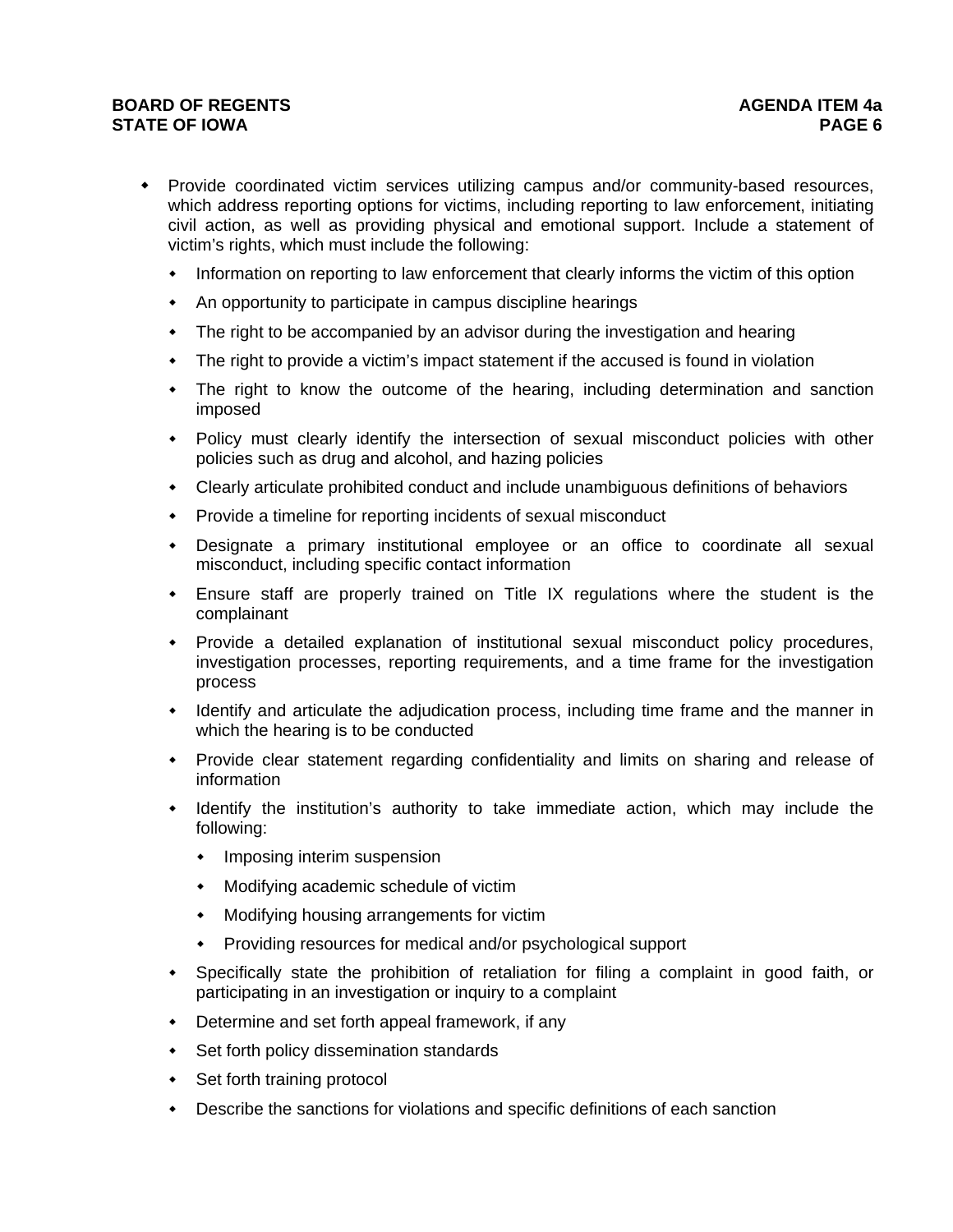Legal Compliance Elements: Creation of effective sexual assault risk management policies requires adherence to applicable state and federal laws:

- Title IX, 20 U.S.C. §§ 1681 1688, 34 C.F.R. Part 106
- Jeanne Clery Campus Crime and Security Act, 20 U.S.C. 1092(f) §§
- Family Educational Rights and Privacy Act "FERPA", 34 C.F.R. Part 99
- Iowa Open Records Act, Iowa Code Section 22
- United States Department of Education, Office of Civil Rights Revised Sexual Harassment Guidance: Harassment of Student by School Employees, Other Students, or Third Parties, January 2001.

| Regent | .<br>Campbell | Downer | Evans | Gartner | Harkin | Lang | <b>Miles</b> | /asquez |
|--------|---------------|--------|-------|---------|--------|------|--------------|---------|
| Ave    |               |        |       |         |        |      |              |         |
| Nay    |               |        |       |         |        |      |              |         |
| Absent |               |        |       |         |        |      |              |         |

MOTION APPROVED by ROLL CALL.

#### **Proposed 2009-2010 Tuition and Fees**

Patrice Sayre provided a brief overview on the proposed FY 2010 tuition and fees and said the proposed increase for undergraduate resident tuition is 4.2%. She stated that the Higher Education Price Index (HEPI) range is 4.2% to 5.6%, with the median being 4.9%.

President Miles asked what period the HEPI projection is for and when that projection was made. Ms. Sayre said the projection is for FY 2010 (July 1, 2009 to June 30, 2010) and the Board Office received it in August. President Miles asked if the FY 2010 projection is updated as time passes. Ms. Sayre said no.

Regent Harkin asked to what extent the Regents are tied to HEPI. Ms. Sayre said Board Policy indicates that HEPI is to be used as a guideline. Regent Gartner said, when negotiating appropriations years ago, the Regents made a commitment to the Iowa Legislature that tuition increases would remain roughly at the HEPI median or below. He did not know how long the commitment was to last and said it applied only to resident undergraduate students; it did not apply to non-resident or graduate students. In response to a question from President Miles, Regent Downer explained reallocation and said it was his impression that the Board of Regents is bound to the commitment until it acts to rescind it.

President Miles said it seemed like an open-ended, multi-year commitment upon the part of the Board of Regents without the same from the legislature. Regent Downer thought it was for a four-year period beginning with FY 2006. Regent Gartner clarified that we are in the final year and it would no longer apply in the future.

President Geoffroy said a key part of why the policy was adopted was due to very difficult budget reductions that resulted in several years of high percentage increases in tuition. He said the rationale was to give some predictability and smoother percentage tuition increases over time.

President Miles said he thought the double-digit increases occurred in the context of reduced state support and now it is a guide, not a binding requirement. Regent Downer said it had to do with the timing of setting tuition relative to when the appropriations were made.

President Geoffroy discussed ISU's tuition proposals.

Regent Gartner asked what ISU's increase is in gross revenues from resident undergraduate tuition and fees. President Geoffroy said it is almost \$17 million and then later corrected that amount to \$5.7 million.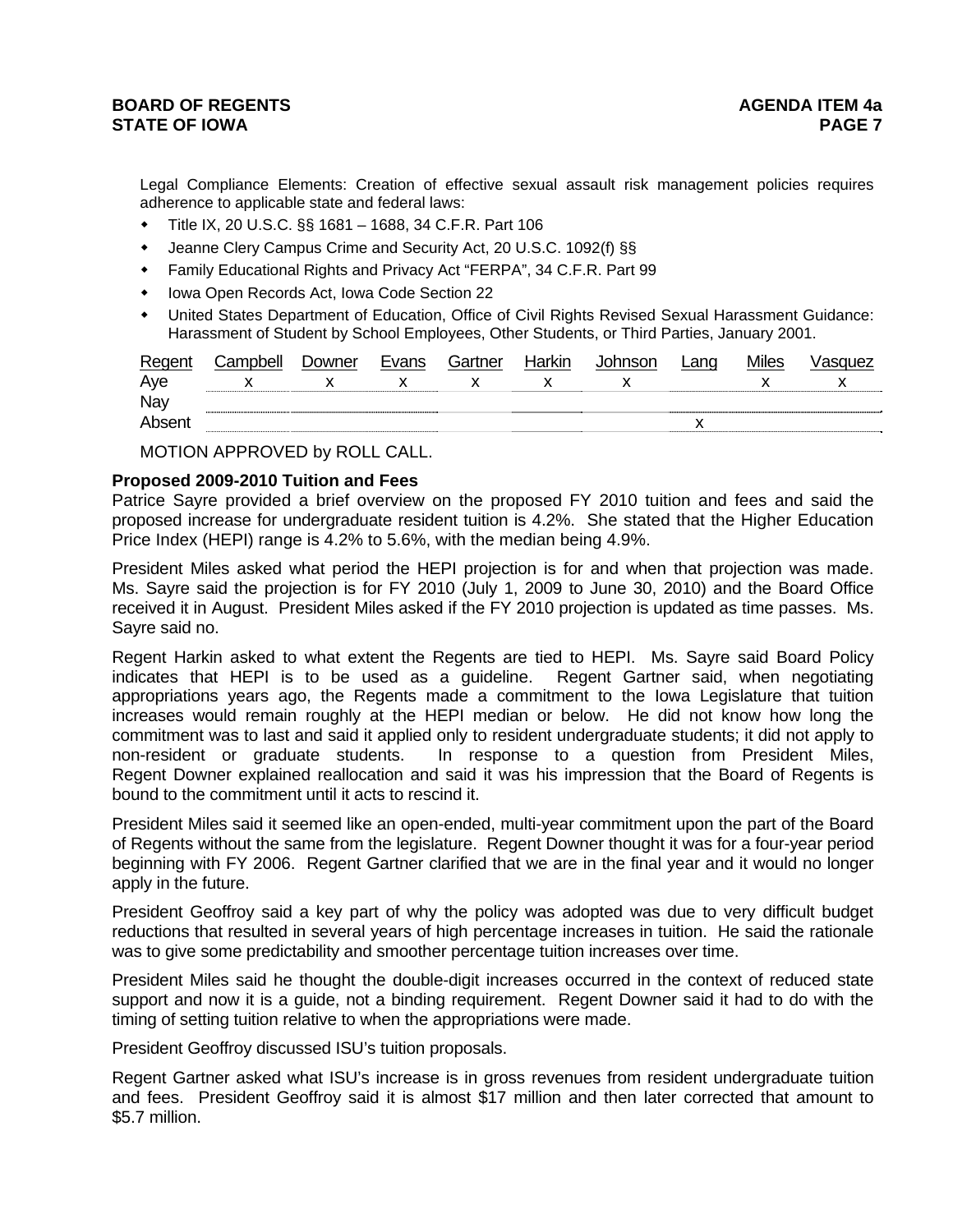Vice President Warren Madden said ISU is proposing a \$52.8 million recreation facility project. He elaborated on the phased-in fees that will be necessary to finance the project and the recreation enterprise that will be responsible for managing all campus recreation buildings.

President Miles asked if the proposal had changed in terms of scope and direction or fees. Vice President Madden said the fee portion had not changed, but the plan for what will go into the facility had been revised.

President Pro Tem Evans noted that ISU is the second lowest in its peer group for out-of-state tuition. He said if the increase is 4.2% for in-state students, 2.8% for out-of-state students seemed inconsistent and said the increase could possibly be higher. President Geoffroy said it could be higher, but ISU is increasingly dependent on recruiting out-of-state students; he felt it was important to not price those students out of the market. He noted that, for comparative purposes, ISU is also at the bottom end for resident tuition.

President Miles asked if HEPI is all inclusive in its price to attend a university, specifically if it includes the cost of room and board and fees or if it is just tuition. President Geoffroy compared it to the Consumer Price Index, saying it measures a basket of goods that is needed to operate a university.

President Miles asked if it is the cost of delivering services or the price for the student to attend. Vice President Madden said it is the cost of operating an institution, reflecting the prices the institution pays for goods and services in a market. President Miles clarified it is not intended to reflect direct tuition or fees. President Geoffroy and Vice President Madden agreed.

President Miles said he strongly feels that adding significant fees in later years should be avoided, wherever possible, because students and their families have already budgeted. He noted that the institutions have worked hard to avoid them whenever they could. Commenting on the substantial \$7,500 increase for Veterinary Medicine, President Miles said ISU has prepared students for years. He said working to avoid fees in later years and preparing potential students when it had to happen were two important factors that helped him support the increase; however, he struggles with the idea of imposing fees late in students' academic careers. Provost Hoffman confirmed that students were informed of the additional amount at the time they were admitted.

President Allen discussed UNI's tuition proposals.

Regent Gartner asked what UNI's increase is in gross revenues from resident undergraduate tuition and fees. President Allen said UNI's estimate is based upon its projected student enrollment and is about \$2 million.

President Mason discussed SUI's tuition proposals.

In response to Regent Gartner's question on gross revenues from resident undergraduate tuition and fees, President Mason said it is \$11.2 million.

Regent Vasquez asked President Mason to elaborate on out-of-state tuition. President Mason said SUI is committed to increasing awards to out-of-state students; it will be increased to \$4,000 from \$3,000 per year. Regent Vasquez noted that SUI will increase tuition as well as scholarships and wondered if students would just prefer a lower cost. President Mason said this is for selected, highlyqualified students and not for every student. She said SUI is still at the lower end of peer groups for resident and non-resident tuition. In response to Regent Vasquez's further questions, President Mason and Provost Loh discussed SUI's modeling, elasticity limit, financial aid awards, and enrollment.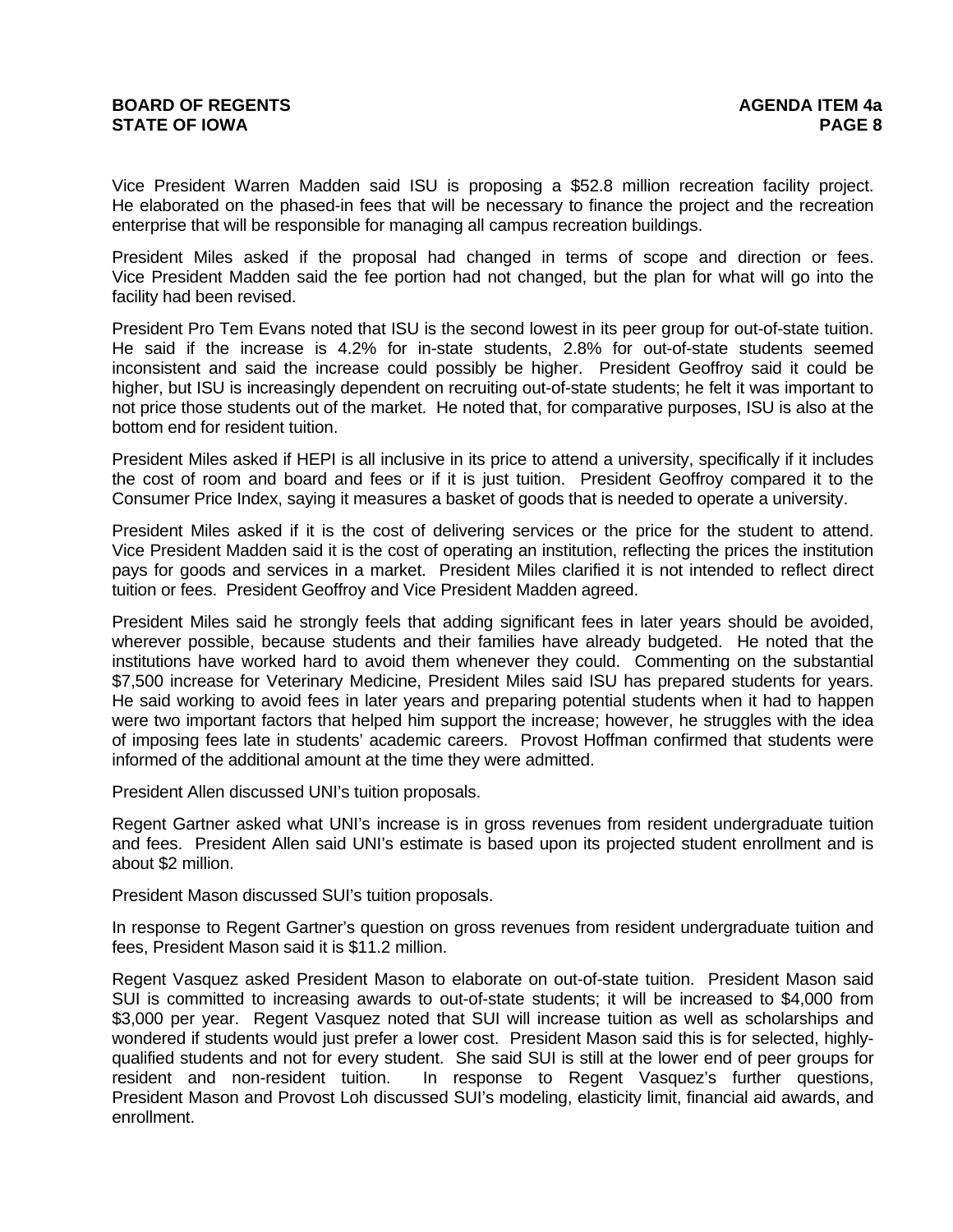Regent Gartner noted that the economy is terrible with no sign of getting better and asked what impact the University expects if tuition is increased by 4.2%. President Mason said that, normally, applications and admissions go up because students tend to decide it is time to get higher education.

Regent Gartner asked if SUI has considered increasing its financial aid for resident students. President Mason said yes.

Regent Gartner asked if SUI has a philosophy to find a way for academically eligible, in-state students to go to the University. President Mason said things are in place to help, such as the Iowa Promise Scholarships.

Regent Harkin asked if SUI is phasing out the undergraduate nursing program. President Mason said no and Provost Loh elaborated on the undergraduate and Master of Nursing programs.

Regent Downer asked if nurses enter as freshman. Provost Loh said there are only a few that are admitted as freshman. The nursing program believes that professional training as a nurse should be built upon a liberal arts foundation so they require liberal arts courses before they admit them.

Regent Downer asked why the level dollar increase for in-state and out-of-state students. Dean of Medicine, Paul Rothman, said that it was proposed from market forces; SUI is at the 99<sup>th</sup> percentile for non-resident tuition, and SUI thought the same amount for everyone would be fair. Regent Downer was not aware the Regents were at that level of tuition on any of its programs, saying we generally are closer to the bottom than the top. Dr. Rothman clarified, except for nonresident medical school.

Regent Gartner asked about applications. Dr. Paul Rothman said applications are a bit up this year.

President Miles asked if the proportion for student financial aid set-aside changed from year to year. Vice President True said SUI averages about 20%; President Allen said UNI is around 18%; and Provost Hoffman said ISU is around 21%.

President Miles asked President Mason if the scholarship dollars deriving from 7.6% for non-residents are merit based. President Mason said largely, yes.

Regent Gartner asked if students and families expect a 4-5% increase in tuition and fees each year or if they are surprised. President Mason said she thinks they are not surprised because there is enough of a pattern, but would be surprised if it went up significantly over the cost of living. She noted that HEPI is different than the Consumer Price Index (CPI). Regent Gartner noted that HEPI is always greater than the CPI. President Mason said parents seem to grasp that it will go up in some consistent way.

President Miles noted that the resident tuition for all three universities is not identical, but nearly so and asked if it is a requirement or a preference. Regent Gartner said the Regents passed a policy three years ago allowing differential tuition both among and within the universities.

President of the University of Iowa Student Government (UISG) Maison Bleam thanked the Board of Regents for allowing the students for the opportunity to address them and for its willingness to listen to students. On behalf of all three universities and all students, he expressed gratitude to Joe Murphy for his willingness to explain and support student ideas. He said Mr. Murphy is a great example of a Student Relations Officer.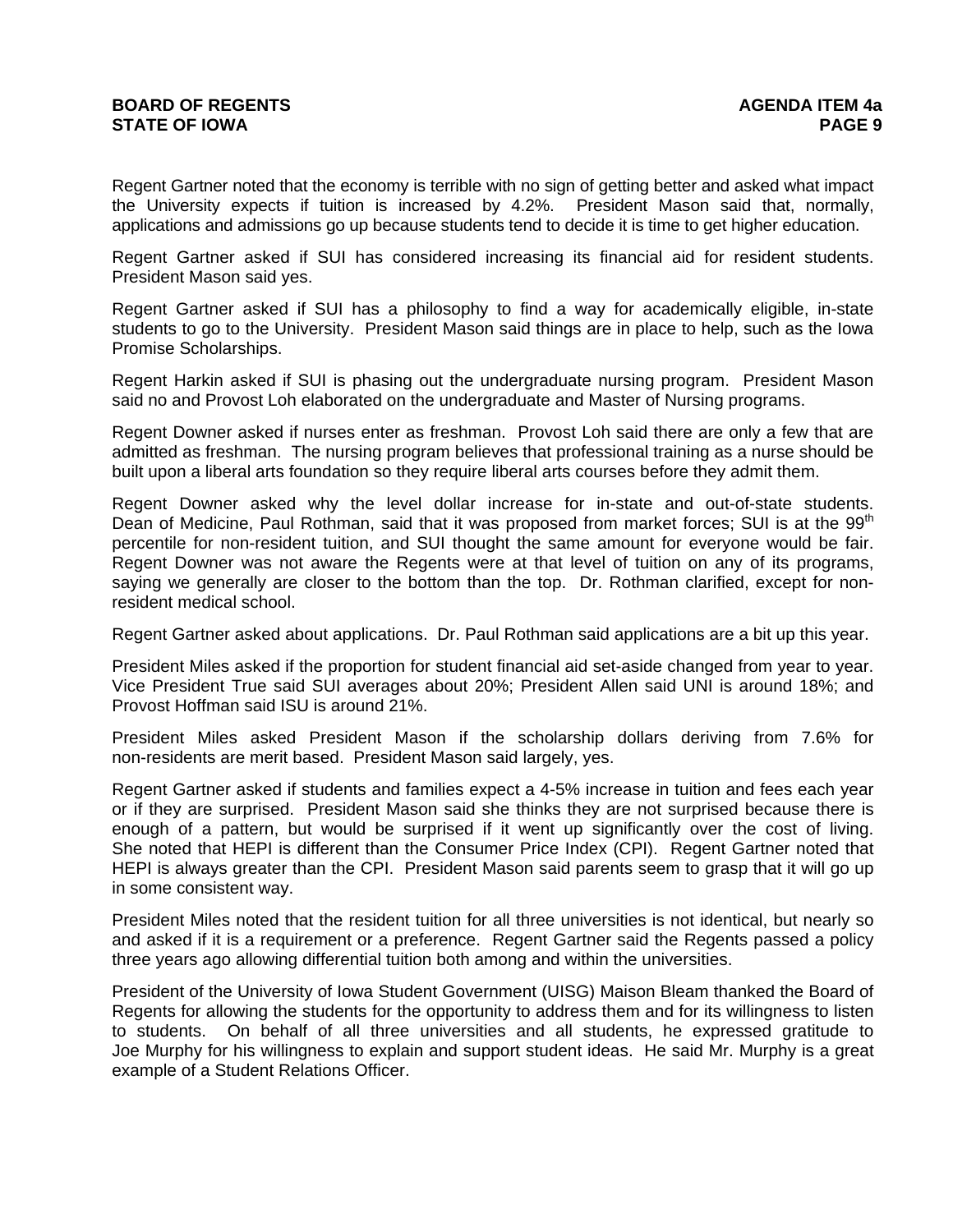## **BOARD OF REGENTS** AGENERAL BOARD OF REGENTS **STATE OF IOWA PAGE 10**

Mr. Bleam expressed approval of the increase on behalf of all three student governments, noting it was difficult for the student leadership at each institution to balance increasing individual financial stresses while balancing commitment to quality education.

Mr. Bleam said UISG: (1) supports the resident increase of 4.2%; (2) hesitates to support the non-resident increase of 7.6%; (3) supports the differential tuition increase for the College of Nursing; (4) supports the mandatory fees increase in the arts and cultural events fee and its movement to a mandatory fee; (5) supports conditions placed on the proposal by student leadership; (6) does not support the increase in the student services fee; and (6) expresses complacency with all other fees.

Mr. Bleam said UISG: (1) understands the cost associated with maintaining the current quality of education, but prefers the Board waive its policy that indexes its increases based on HEPI; (2) encourages SUI and the Board to closely monitor and scrutinize expenditures to ensure students are receiving the highest quality of education without overburdening their ability to afford it; (3) is encouraged that the Board has instituted a resident increase at the lowest possible rate, which signals to students that the Board understands the dilemma during a time of hardship; (4) asks the Board to use this policy when considering an increase for non-resident tuition; and (5) recommends more student input and insight.

Mr. Bleam thanked Provost Loh; Vice President True; and Interim Vice President for Student Services and Dean of Students, Dr. Tom Rocklin, for their time and effort to ensure students understood the process and the reasoning for the tuition increase. He encouraged the Board and institutional leadership to continue to pursue its comprehensive overview on student debt, noting student commitment to help resolve this crisis. He also expressed gratitude to the Board for their voluntary service and commitment to the future of education in the state of Iowa.

President of Northern Iowa Student Government Pernell Cezar said UNI supports the following increases: (1) 4.2% for in-state tuition; (2) 2.0% for out-of-state tuition; (3) three-year phase in of differential tuition for the College of Business Administration; and (4) 3.3% increase in mandatory fees. He thanked UNI administration and students for focusing on maintaining accessibility and affordability and the Board for its consideration.

ISU Government of the Student Body President Daniel Fischer discussed student debt at ISU and said the 4.2% increase for in-state students and 2.8% for out-of-state students represents a gracious compromise between students and the University.

Representing the Executive Council of Graduate and Professional Students (ECGPS), Michael Ridge Jr. said ECGPS: (1) supports the graduate tuition increase of 5.6% for resident and non-resident students because of the priorities outlined by SUI President Mason and Provost Loh, specifically for sustainability and diversity initiatives; and (2) supports the arts and cultural events fee. He reported that other specific fees affect graduate students differently and are noncontroversial.

President Miles and Regent Gartner clarified that the Regents will vote on tuition and fees at its December meeting.

Bridget Szeluga outlined a proposal to centralize funding for the Pomerantz Career Center and relieve the Tippie College of Business from being the only college that subsidizes programming.

Regent Johnson asked if the discussion on student debt included both in-state and out-of-state tuition. President Miles clarified it was for both. Regent Gartner further clarified it was for only those students that graduate with debt.

President Miles said he appreciated the hard work and participation of the student leaders.

 $\triangleright$  The Board received the report by GENERAL CONSENT.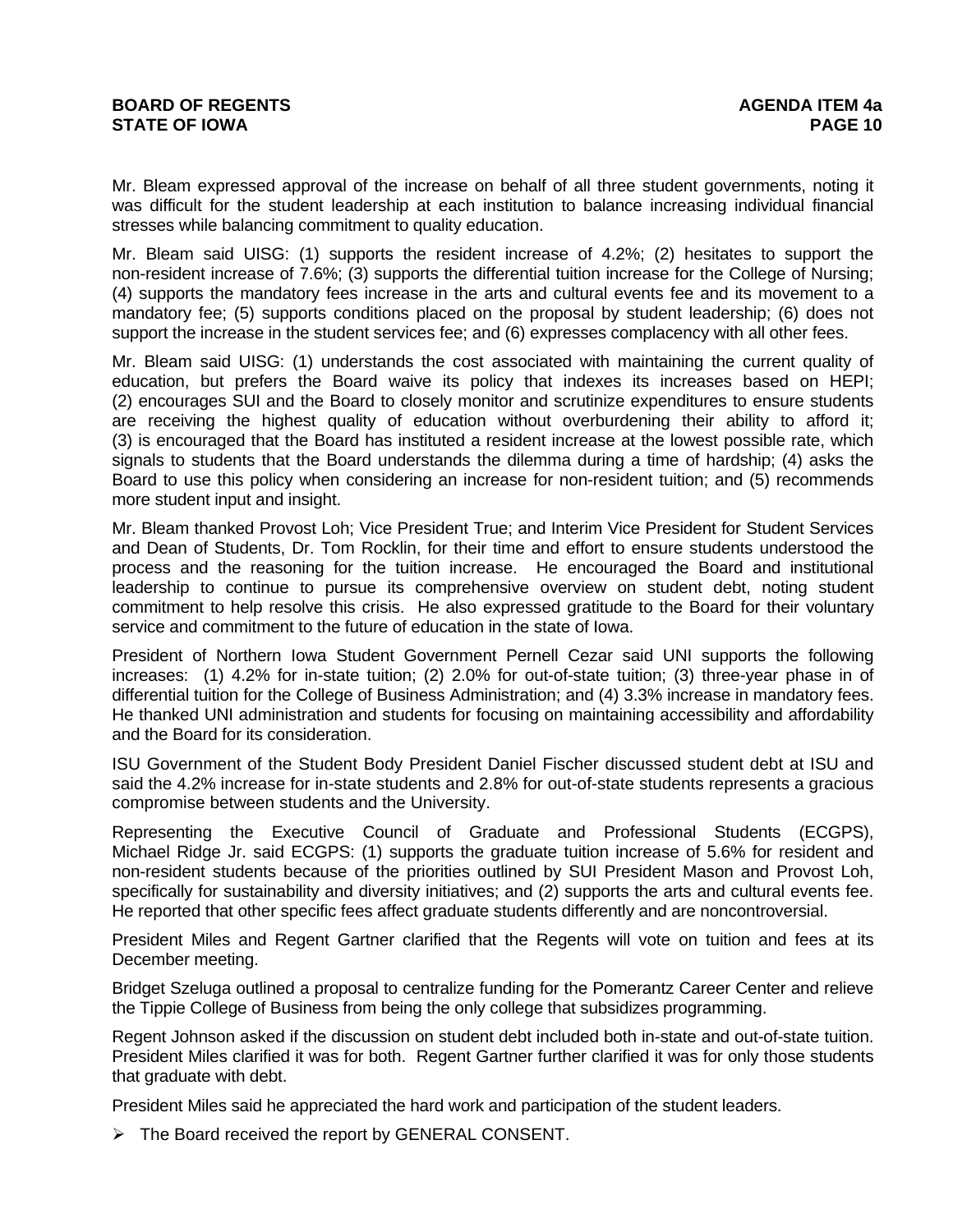### **Register of University of Iowa Capital Improvement Business Transactions**

The Dean of the Carver College of Medicine, Paul Rothman, provided an overview of the interdisciplinary research and study that will occur at the **Institute for Biomedical Discovery**. Vice President True indicated Governor Culver supported the Board's request to move ahead with the Institute two years ago. Regent Downer asked if consideration was given to making the site a quadrangle with the other buildings. Vice President True said the original master plan was designed to allow for an open courtyard that would provide access for fire/emergency vehicles if necessary.

Vice President True expressed the vitality of the hospitals and clinics having a secure **Data Center.**  The Data Center, to be located in Oakdale, is well-above flood levels and would also be protected from possible tornadoes. President Pro Tem Evans inquired whether or not the data center could be expanded. Vice President True responded that 37,000 additional square feet could be added without interruptions to current operations. President Miles asked if the flood changed the order of priority for the project. Vice President True responded that the project was a very high priority even before the flood. President Miles inquired if tunnels would be utilized for the project. Vice President True said tunnels will not be used and the Data Center will be secure in every possible way.

Athletic Director Gary Barta explained that the facility improvements to be studied under the proposed **Football Operations Facility** project are needed to ensure that the University's football program remains competitive. He further indicated that the project cost, which could exceed \$20 million depending on the project scope, would be funded by private contributions. The University will return to the Board at a future date with a report on the study results, facility recommendations, and cost estimates.

Vice President True said the **Electrical Generation Upgrade** for the Oakdale Campus is needed for use by the Hygienic Laboratory and to support the Data Center.

 $\triangleright$  MOVED by EVANS, SECONDED by HARKIN, to authorize permission to proceed with project planning for the **Football Operations Facility** project, including the consultant selection process, and the **Daum Hall – Restroom Renovation – Phase 1** project, including the selection of Rohrbach Associates, Iowa City, Iowa, to provide design services; approve the schematic designs and project descriptions and budgets for the **Iowa Institute for Biomedical Discovery** (\$122,500,000), **Data Center** (\$33,628,000), and **University Hospitals and Clinics – Institute for Clinical and Translational Science** (\$9,120,000) projects; and ratify the revised project budget for the **Oakdale Campus – Electrical Generation Upgrade** project (\$7,898,000).

| Regent | Campbell | Downer | Evans | Gartner | Harkin | Johnsor | Lang | <b>Miles</b> | /asquez |
|--------|----------|--------|-------|---------|--------|---------|------|--------------|---------|
| Aye    |          |        |       |         |        |         |      |              |         |
| Nay    |          |        |       |         |        |         |      |              |         |
| Absen  |          |        |       |         |        |         |      |              |         |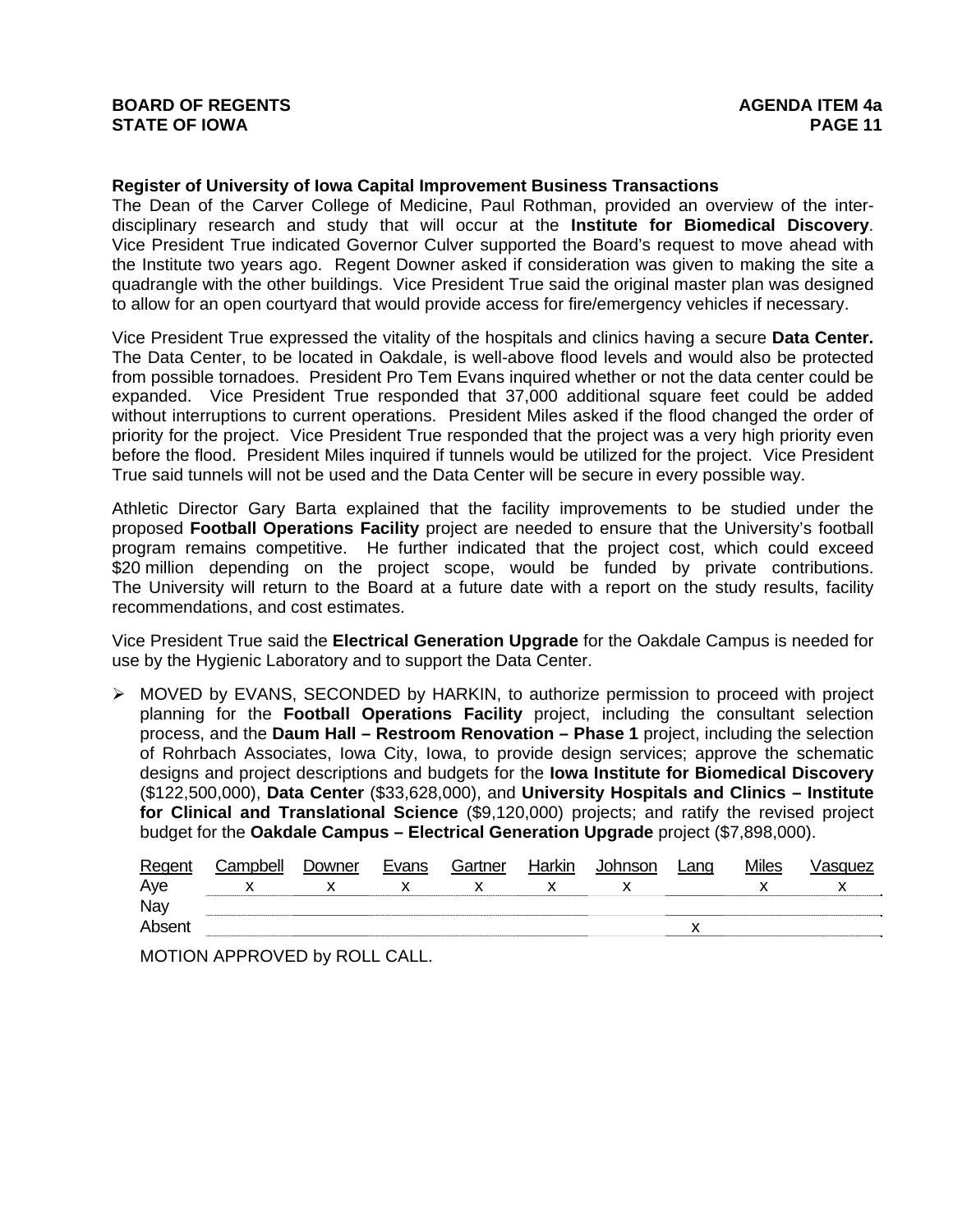### **University of Iowa Proposed Property Purchase**

Vice President True indicated the proposed property purchase is surrounded by University property and will be placed in the tenant pool for faculty and staff that need rental properties. President Pro Tem Evans inquired how the Facilities Corporation acquired the property. Vice President True responded the Facilities Corporation assists the University in quickly obtaining property and understands its subsequent purchase by the University requires Board approval.

 $\triangleright$  MOVED by CAMPBELL, SECONDED by EVANS, to approve the purchase of property located at 4 Oak Park Court, Iowa City, Iowa, at the purchase price of \$300,000, from the University of Iowa Facilities Corporation.

| Regent | Campbell | Downer | Evans | Gartner | Harkin | <b>Johnson</b> | Lang | <b>Miles</b> | √asquez |
|--------|----------|--------|-------|---------|--------|----------------|------|--------------|---------|
| Aye    |          |        |       |         |        |                |      |              |         |
| Nay    |          |        |       |         |        |                |      |              |         |
| Absent |          |        |       |         |        |                |      |              |         |

MOTION APPROVED by ROLL CALL.

### **Register of Iowa State University Capital Improvement Business Transactions**

Vice President Madden explained that **Morrill Road** is a central campus street that is beyond repair and needs to be reconstructed. Additional improvements, such as reconfigured parking spaces and building access for service vehicles, are also part of the project. Vice President Madden said the project will be funded from Institutional Road funds. Regent Gartner asked if the road was rebuilt when Morrill Hall was renovated. Vice President Madden responded the road was closed off during the Morrill Hall renovation.

Vice President Madden outlined **Phase 2** of the **Jack Trice Stadium Improvement Project.** Phase 2 would replace and expand the concession area and restrooms on the east concourse. The financial pro forma has been independently verified as reasonable and fiscally sound. President Miles inquired about the debt financing for the project. Vice President Madden said a combination of all athletic revenue streams will be pledged toward the debt service of the project.

¾ MOVED by GARTNER, SECONDED by HARKIN, to authorize permission to proceed with project planning and the project description and budget (\$2,010,240) for the **Institutional Roads 2008 – Morrill Road Reconstruction** project and to approve the schematic design and project description and budget (\$11,500,000) for the **Jack Trice Stadium 2006 – Phase 2 – East Concourse** project, as outlined in the agenda item.

| Regent | Campbell | Downer | Evans | Gartner | Harkin | Johnson | Land | <b>Miles</b> | √asɑuez |
|--------|----------|--------|-------|---------|--------|---------|------|--------------|---------|
| Aye    |          |        |       |         |        |         |      |              |         |
| Nay    |          |        |       |         |        |         |      |              |         |
| Absent |          |        |       |         |        |         |      |              |         |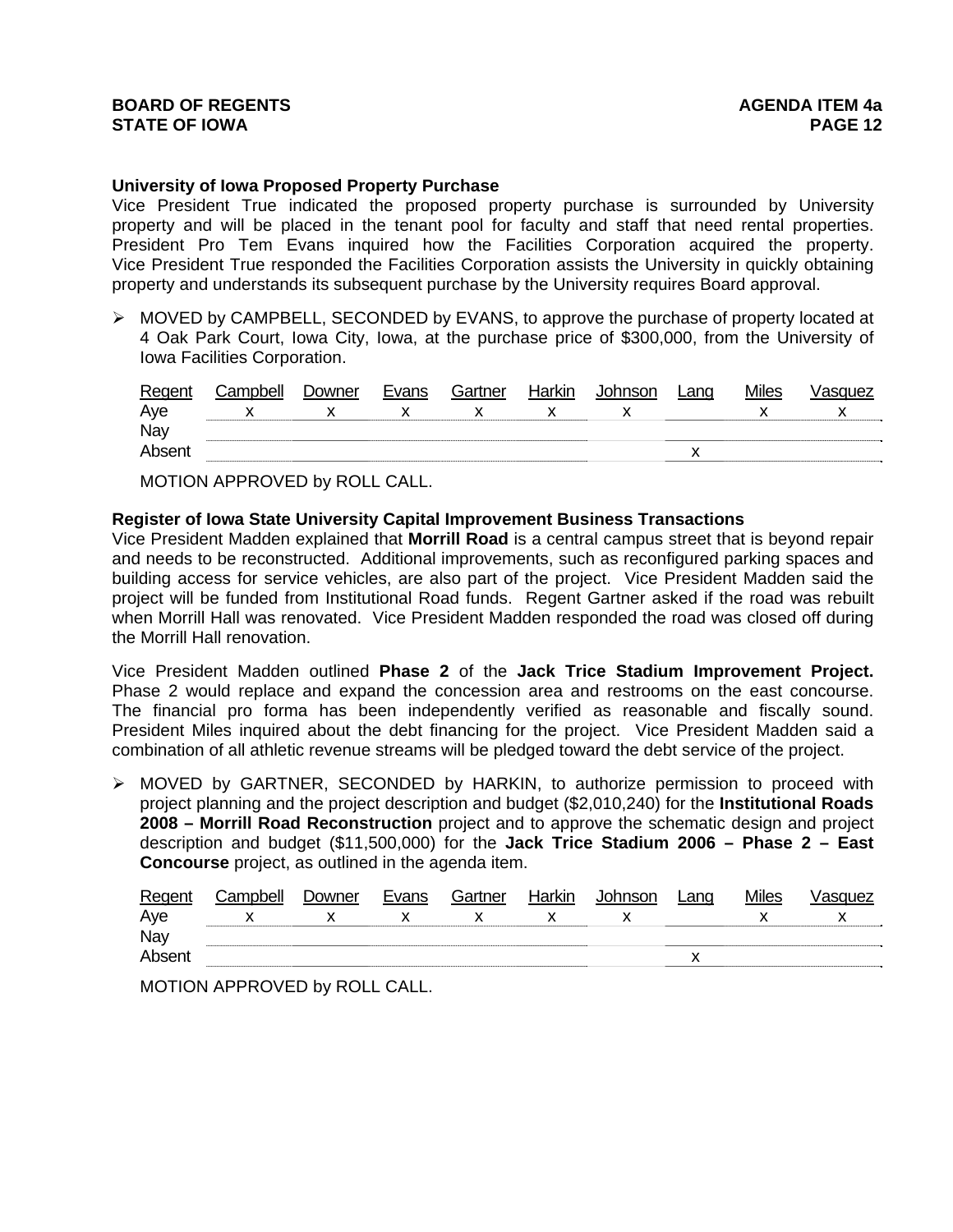#### **Iowa State University Recreation Facilities Expansion and Renovation Project**

Vice President Madden outlined details of the project to improve the University's recreational facilities and explained that the University's planning process has included efforts to engage the University community, particularly students. Student representatives expressed their satisfaction with the high level of student involvement in the project planning committee, and the committee's efforts to bring together all participants to address the need for improved campus recreation facilities. The plan also creates a new recreational enterprise that will place all recreational facilities under one organizational structure.

The project would be funded by proceeds from the sale of two series of 25-year maturity revenue bonds, with funding for annual debt service to come from revenues of the Recreation Services Enterprise. The University's student fee proposal for the 2009-2010 year was to increase recreation-related fees by an inflationary amount of \$2.40 and add a \$40 academic year fee. This fee is scheduled for Board approval at the December 2008 meeting.

¾ MOVED by JOHNSON, SECONDED by EVANS, to approve the program statement and the financing plan for the **Recreation Facilities Expansion and Renovation** project, with an anticipated project budget of \$52,800,000, and adoption of a Resolution authorizing the Executive Director to fix the date(s) for the sale of up to \$54,000,000 Recreation Facilities Revenue Bonds, Series I.S.U.

| Regent | Campbell | Downer | Evans | Gartner | Harkin | Johnson | Land | <b>Miles</b> | √asquez |
|--------|----------|--------|-------|---------|--------|---------|------|--------------|---------|
| Aye    |          |        |       |         |        |         |      |              |         |
| Nay    |          |        |       |         |        |         |      |              |         |
| Absent |          |        |       |         |        |         |      |              |         |

MOTION APPROVED by ROLL CALL.

## **University of Northern Iowa Proposed Property Purchase**

Vice President Schellhardt provided and overview of the proposed property purchase to be used by the University as a tenant property.

¾ MOVED by DOWNER, SECONDED by GARTNER, to approve the purchase of property located at 3308 Hudson Road, Cedar Falls, Iowa, at the purchase price of \$685,000, from Robert and Myrna Bremner, subject to approval of the final documents by the Attorney General's Office and Board Office personnel.

| Regent | Campbell | Downer | Evans | Gartner | Harkin | Johnson | .ana | <b>Miles</b> | ∕asɑuez |
|--------|----------|--------|-------|---------|--------|---------|------|--------------|---------|
| Aye    |          |        |       |         |        |         |      |              |         |
| Nay    |          |        |       |         |        |         |      |              |         |
| Absent |          |        |       |         |        |         |      |              |         |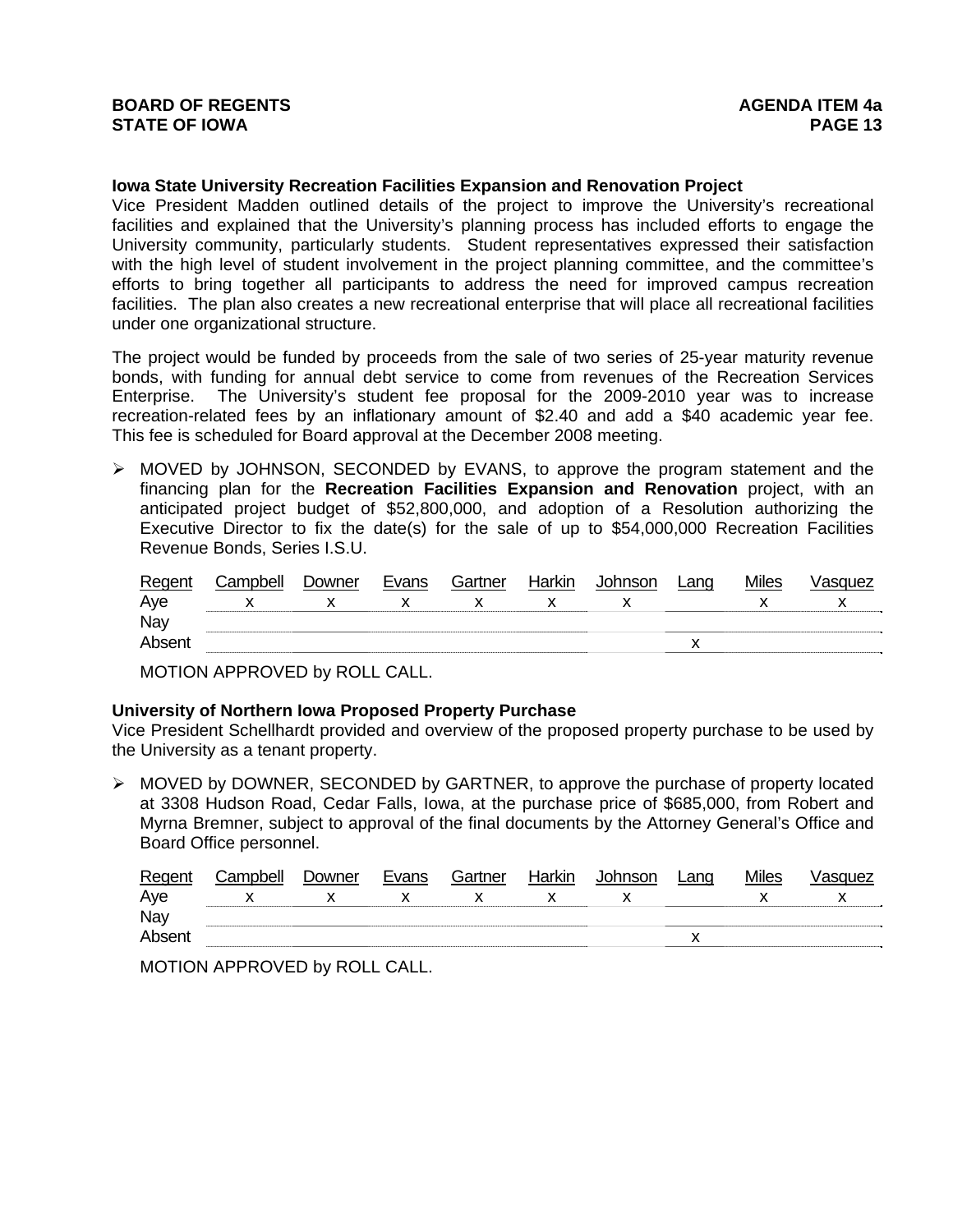## **Resolution for the Sale and Issuance of \$25,000,000 Academic Building Revenue Bonds, Series I.S.U. 2008A**

Joan Racki introduced Barry Fick from Springsted, Inc., the Board's financial advisor.

Mr. Fick reported that five bids were received; the winning bid was submitted by a group led by Wachovia Securities with a true interest rate of 5.2289%. He said the University received a credit rating upgrade from Standard & Poor's to a AA minus level, adding that the Standard & Poor's report noted the improved rating is based on a consistently strong operating performance by ISU through various state funding and enrollment cycles, as well as historically strong financial support from a AAA-rated state and solid progress on the University's capital campaign.

In response to Regent Gartner's questions, Mr. Fick said the coupons ranged from 4.875% to 5.25% out to 2030 and the bonds are double tax exempt.

In response to a question from Regent Vasquez, Mr. Fick said he had projected the bids would come in somewhere between 5.25% and 5.5% on average and they came in at 5.23%.

President Pro Tem Evans asked about the last Regents bond sale to put perspective on what has happened in the market. Mr. Fick said the last Regents bond sale had a true interest cost of approximately 4.7%. He said the market has changed significantly since then, noting that interest rates, in general, have gone up by roughly 1%. However, the rates on Regents bonds have gone up by less relative to the market; Regents bonds showed consistent, strong, and improved performance.

 $\triangleright$  MOVED by GARTNER, SECONDED by HARKIN, to approve A Resolution providing for the sale and authorizing and providing for the issuance and securing the payment of \$25,000,000 Academic Building Revenue Bonds, Series I.S.U. 2008A, for the purpose of paying a portion of the costs of constructing, improving, remodeling, repairing, and equipping the Chemistry Building (Hach Hall) facilities on the campus of Iowa State University of Science and Technology, funding a reserve fund, and paying the costs of issuance.

| Regent | Campbell | Downer | Evans | Gartner | Harkin | Johnson | Lanɑ | <b>Miles</b> | /asquez |
|--------|----------|--------|-------|---------|--------|---------|------|--------------|---------|
| Aye    |          |        |       |         |        |         |      |              |         |
| Nay    |          |        |       |         |        |         |      |              |         |
| Absent |          |        |       |         |        |         |      |              |         |

MOTION APPROVED by ROLL CALL.

#### **Preliminary Resolution for the Sale of Hospital Revenue Bonds, Series S.U.I. 2008**

Joan Racki reported that the Hospital Revenue Bond sale in September was postponed. She said the plan is to reschedule the sale for December and Board action on a new preliminary resolution is needed.

¾ MOVED by DOWNER, SECONDED by CAMPBELL, to adopt A Resolution authorizing the Executive Director to fix the date or dates for the sale of up to \$33,850,000 Hospital Revenue Bonds, Series S.U.I. 2008.

| Regent | Campbell | Jowner | Evans | ⊶artner | Harkin | nnson | Lang | Miles | JUEZ |
|--------|----------|--------|-------|---------|--------|-------|------|-------|------|
| Aye    |          |        |       |         |        |       |      |       | æ    |
| Nay    |          |        |       |         |        |       |      |       |      |
| Abser  |          |        |       |         |        |       |      |       |      |

MOTION APPROVED by ROLL CALL.

President Pro Tem Evans asked if an offering has to be done in conjunction with a Board meeting. Ed Bittle, Bond Counsel from Ahlers and Cooney, said it would require the Board to have a telephonic Board meeting to approve the purchase agreement once the bonds are sold. In response to President Miles' question, Mr. Bittle clarified that the approval would need to be the same day bids were opened.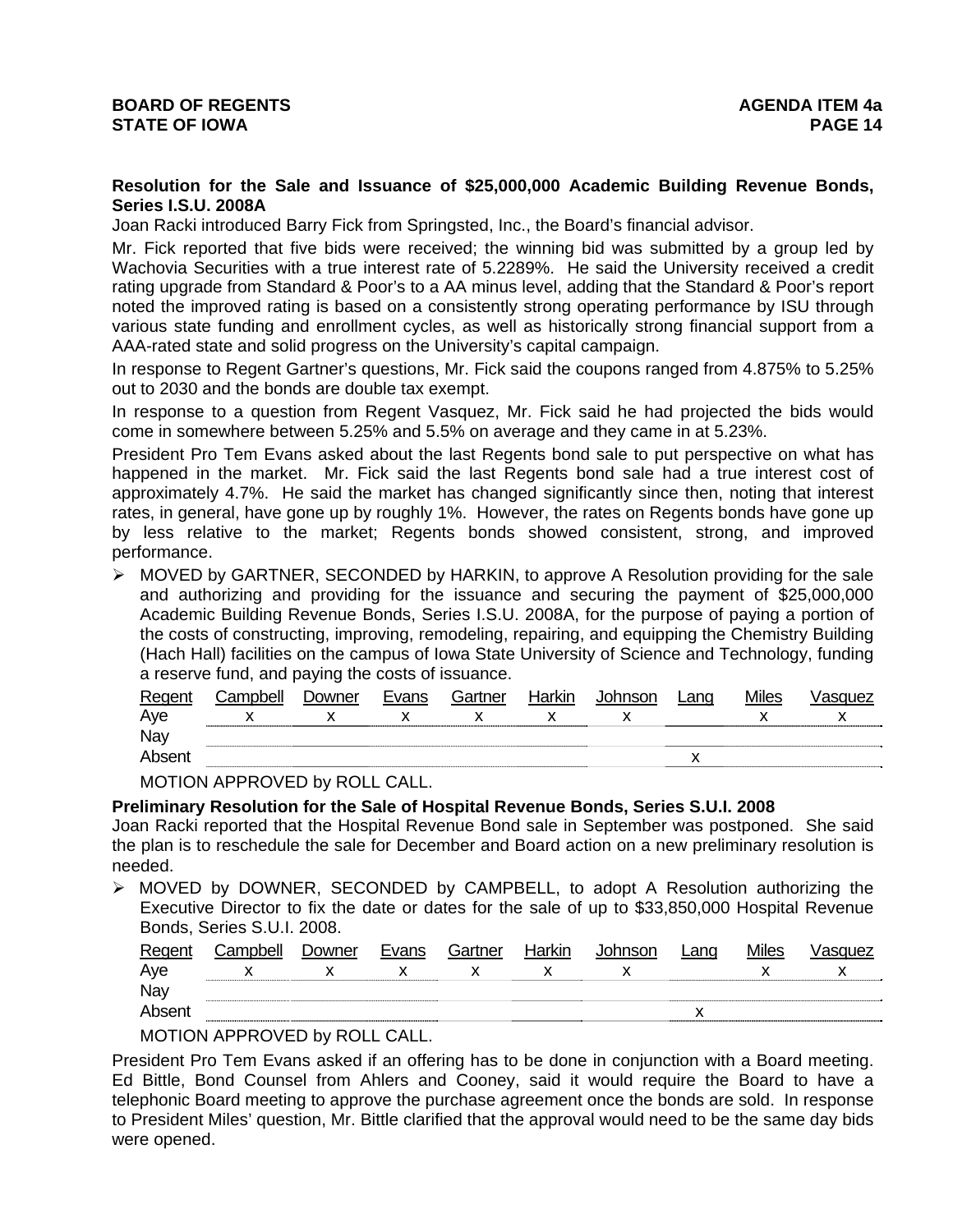### **Proposed Bond Issuance Schedule for Calendar Year 2009**

Joan Racki presented the proposed bond issuance schedule for calendar year 2009 as developed by the universities and the Board Office.

 $\triangleright$  MOVED by HARKIN, SECONDED by CAMPBELL, to establish a schedule for the issuance of bonds for calendar year 2009 as detailed in the memorandum and adopt a resolution authorizing the Executive Director to fix the date or dates for the sale of Academic Building Revenue Bonds, refunding bonds, and other sales as may be authorized as a component of a Board approved financing plan for an identified capital project.

| Regent | ;ampbell | <i>D</i> owner | Evans | Gartner | Harkın | าทรon<br>$\sim$ | ∟anq | Miles | uez |
|--------|----------|----------------|-------|---------|--------|-----------------|------|-------|-----|
| Ave    |          |                |       |         |        |                 |      |       |     |
| Nay    |          |                |       |         |        |                 |      |       |     |
| Abse   |          |                |       |         |        |                 |      |       |     |

MOTION APPROVED by ROLL CALL.

#### **Institutional Agreements, Leases and Easements**

¾ MOVED by EVANS, SECONDED by CAMPBELL, to approve an easement for Iowa State University as summarized in the agenda item, and to receive information on a proposed lease for the benefit of Iowa Public Radio.

| Regent | Campbell | Downer | Evans | Gartner | Harkin | Johnson | Lang | <b>Miles</b> | √asɑuez |
|--------|----------|--------|-------|---------|--------|---------|------|--------------|---------|
| Aye    |          |        |       |         |        |         |      |              |         |
| Nay    |          |        |       |         |        |         |      |              |         |
| Absent |          |        |       |         |        |         |      |              |         |
|        |          |        |       |         |        |         |      |              |         |

MOTION APPROVED by ROLL CALL.

## **Comprehensive Fiscal Report for FY 2008**

President Miles asked Mr. Berg to comment on the purpose of the report and what he thought the Board should take from it. Mr. Berg said FY 2008 was a very good year enterprise wide due to the spike in enrollment coupled with the outstanding support from the state legislature.

Regent Gartner commented that it shows the massiveness of the Regents enterprise and President Pro Tem Evans said it was a thorough report.

¾ The BOARD received the report by GENERAL CONSENT.

## **2008 Economic Development and Technology Transfer Report**

Andy Baumert, Board of Regents State Relations Officer; Jordan Cohen, SUI Vice President for Research Administration; Randy Pilkington, UNI Director of Business and Community Services; and Ted Okiishi, ISU Interim Vice Provost for Research and Economic Development, presented the annual economic development and technology transfer report. The Board directed the full report be sent to the Governor, the General Assembly, and the Iowa Department of Economic Development.

#### **Highlighted Technology Transfer Presentation**

Dr. Max Rothschild, C.F. Curtiss Distinguished Professor of Animal Science, M.E. Ensminger Endowed Chair, and Director of the Center for Integrated Animal Genomics (CIAG) at ISU, presented the Regents information on the economic impact of the Center. Dr. Rothschild reported CIAG researchers have made 81 intellectual property disclosures, had received 41 patents, had 32 patent applications pending, and had been involved in several startup companies.